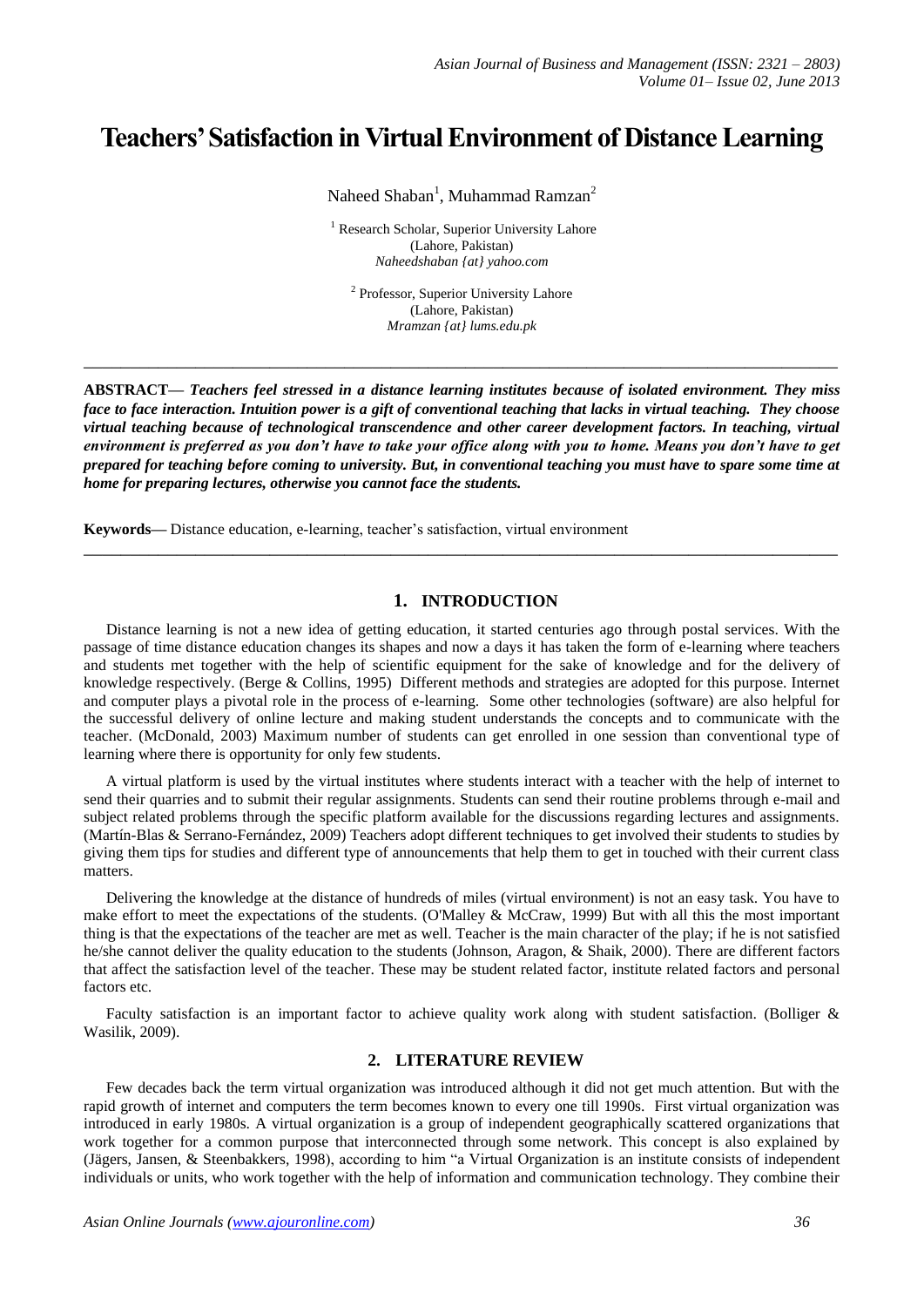core competencies to achieve target as a single unit.

Distance learning is defined by (Lynch, 2001) as a setup where students and teacher are separated by time and sometimes by distance. Students and teachers met virtually in a distance education environment and create an atmosphere of learning. If we eliminate the boundaries of time and geography in the activity of learning, it becomes distance learning. It is a process by which students interact with teachers without the boundaries of time and geography. A student can interact with his teacher any time anywhere (Bolliger & Wasilik, 2009). Students getting benefit from the e-learning institutes are more than the conventional universities because of the method and techniques applied for the delivery of knowledge. This technique is supporting thousands of student at one time in one session and in one class. Geographic dispersion is one of the main characteristic of virtual institutes. These institutes are interconnected through internet. TV channels help these institutes to deliver the lectures at one time at different locations. Students can purchase the CDs of the lectures to watch the lectures (Jonassen, 2000). Internet is used to communicate directly with the fellow students and to ask lectures related questions instantly through e-mails and through (LMS) Learning Management System (an interface available for the direct communication of the teachers and students).

Quality of the education is important for the sake of satisfaction of the student regardless of the channels through which the education is delivered. In fact online teaching is considered better than the traditional learning if learning styles are designed effectively. It means if learning takes place with reasonable access of information, good quality of material and communication styles then it would be considered better than the traditional learning (Restauri, 2006).

Number of hurdles or difficulties students have to face during online learning; these could be related to social, academic, administrative, technical and motivational issues as it has been reported by (Muilenburg & Berge, 2005) students has to face variety of barrier in online learning that may be of administrative, social, technical and of academic nature.

Confidence of the student leads to the success of the student. He must be ensured that they are getting quality education in online environment (Allen & Seaman, 2010). Student's satisfaction is an important factor that leads to the faculty satisfaction. There is strong correlation between faculty satisfaction and student satisfaction (Wasilik & Bolliger, 2009).

With the passage of time online education has become popular due to the easy access and therefore, is considered important component of higher education. Because distance education has no boundaries, many institutions are offering courses that can be accessed by global learners.

There are different factors that affect the satisfaction level of teachers. Some include personal factors, institutional factors, monetary benefits and social benefits. All these come together to build up the satisfaction of the teacher that could motivate him/ her to work in a particular environment. Satisfaction of a teacher related to some personal and institutional factors as well. Personal factors may include fringe benefits, rewards and salary; along with encouragement and appreciation from the seniors along with good feedback from students and co-workers. Good environment also contribute the higher level of satisfaction. This concept has been discussed by (Sabharwal & Corley, 2009), who says that motivators, demographics and environment contribute the satisfaction level of the teachers.

Although all these factors have an impact on the satisfaction level of a teacher here we want to know which of these have closer and deep impact on the satisfaction of the teacher.

#### **3. PURPOSE OF THE STUDY**

1. To examine the factors that lead to teachers' satisfaction in virtual environment of distance learning.

2. To find the relationship between these factors.

#### **3.1 HYPOTHESIS**

H0: Is there NO significant relationship between the satisfaction level of the teachers and the factors that contribute to that satisfaction?

H1: Is there significant relationship between the satisfaction level of the teachers and the factors that contribute to that satisfaction?

#### **4. DATA COLLECTION**

We have collected data through a researcher-developed questionnaire sent by e-mail entitled "Factors Affecting Job Satisfaction in Virtual Environment of Distance Learning". For the sake of data desired research participants were asked if they are satisfied by doing work in virtual environment. Questionnaire was sent to more than 100 teachers. There are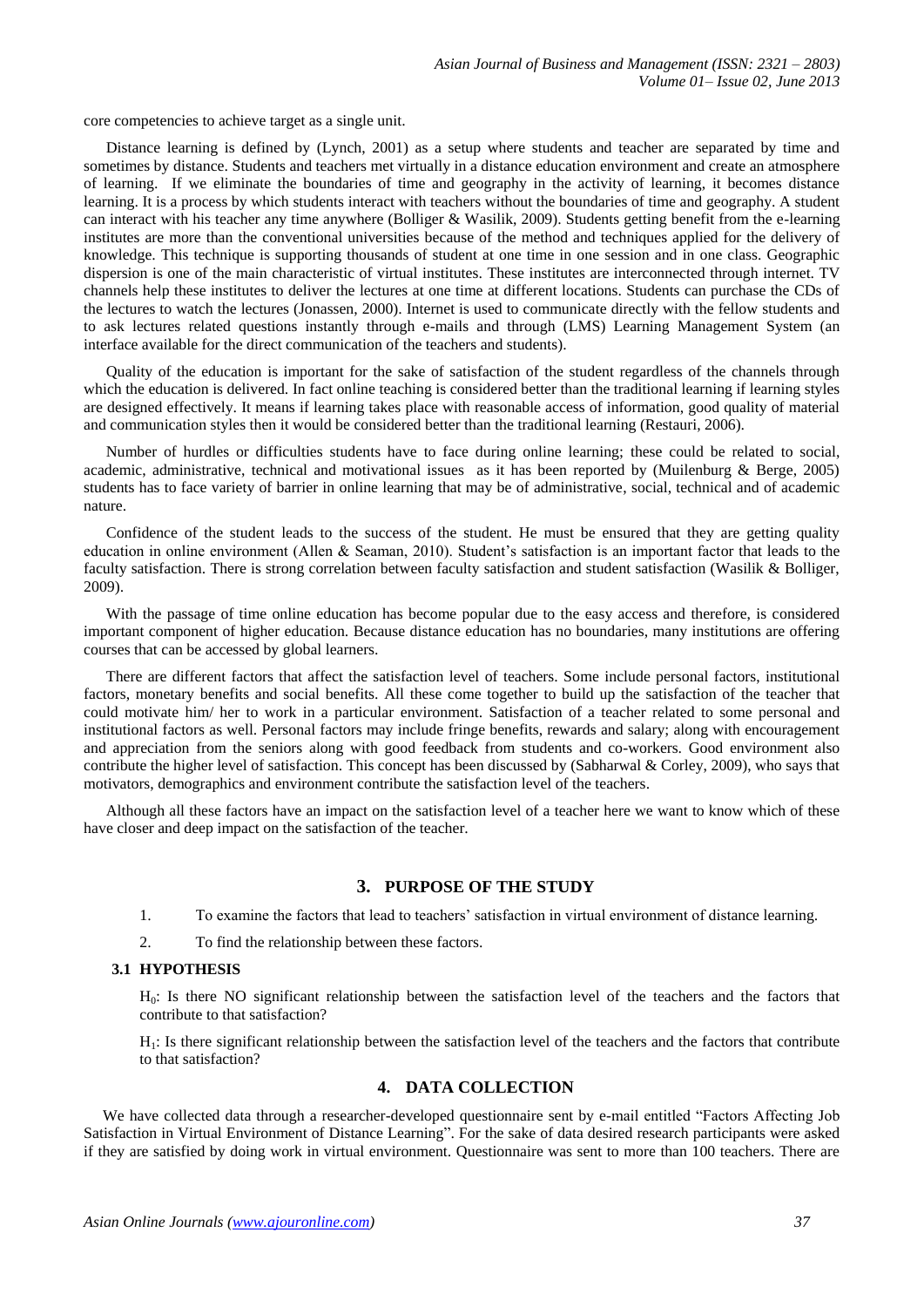about 150 teachers in the department but only 50 teachers fill the questionnaire. Data collected randomly without gender discrimination.

#### **4.1 INSTRUMENT USED FOR DATA COLLECTION**

As discussed above 50 teachers responded the sent questionnaire. Questionnaire consists of different items. Different questions have been asked related to virtual environment. Different aspects have been explored regarding satisfaction of the teachers. As we have mentioned in literature review that different authors have mentioned that teachers satisfaction is combination of different aspects like student related factors, environmental or institute related factors and personal factors. But here for analysis purpose we will consider only those factors that directly hit the satisfaction of a teacher and these are mostly consist of personal factors and environmental factors. Virtual environment is considered here as an independent variable.

Questionnaire was adopted and changed as per the requirement of the research Shown in (Bolliger & Wasilik, 2009) Appendix A. Final questionnaire was consisting of 34 items. All items of the questionnaire were bifurcated as per the criteria allocated for the research question. There were basically three types of the factors as per the literature review that leads to the satisfaction level of the teachers in a virtual environment. These factors are personal factors, job related factors and institution related factors. Demographic items were gender, age, years of experience, marital status and current salary.

A five point Likert scale was used to collect the data. The points on the scale were  $5 = SA$  (Strongly Agree),  $4 = A$ (Agree),  $3 =$  Neutral  $2 = D$  (Disagree) and  $1 =$  SD (Strongly Disagree).

# **5. DISCUSSION GENERATION**

After reading the literature review we come to know that basically there are four variables that have relationship with each other. Here we are concerned about teacher satisfaction. There are different factors that cause to increase or decrease the satisfaction level of a teacher. These factors are grouped as personal factors, job related factors and student related factors.

# **5.1 TEACHER'S SATISFACTION**

First of all those traits are explained here due to which we can say that teacher's satisfaction is affected. These are multiple factors like, Interaction, face to face contact and control on student and their feedback regarding the performance of the students that may lead to change the satisfaction of a teacher. Interaction with students gives the feedback regarding what have been taught as well as it is a barometer to check the caliber of the students.

Intuition is the main characteristic of a conventional teaching that happens only in face to face teaching. Student asks some question that is replied promptly. This thing enhances the knowledge. This item is a strong characteristic of conventional teaching, while virtual teachers miss that sanctification that is only a gift of live class room teaching.

It happens only once in a session when a virtual teacher met with their student at the time of final viva voce. There is no other face to face interaction with the student in an online teaching. This thing discourages the motivation of a teacher.

A teacher feels proud and satisfied if he or she has a control over his/ her students. If a teacher is not in a position that his/her presence does not make any difference, this is an alarming situation for the ego of a teacher.

Teachers feel happy when he or she is sure that his /her students can access the course anywhere any time. In a traditional setting it is easy to observe the students directly and guide them as per their needs and interests but it is quite difficult to motivate the student in an online setting.

Online teaching is a pleasing in many aspects; a teacher wants to carry that job when it is a congenial job, when technical problems and stress do not shake confidence as a teacher. And he is quite smart to handle these complications. Online teaching is considered preferable as compare to traditional teaching in a way that it takes longer to prepare for a course. For a one hour lecture it requires two hours of preparation to deliver lecture conventionally. But it is quite easy and relaxing when a teacher is sitting behind the screen and someone else is there to deliver the lecture or when prerecorded lectures are available for students. So it takes less efforts and time to answer students in an online setting.

#### **5.2 PERSONAL FACTORS**

Personal factors are those stimuli that effect to increase or decrease the teacher satisfaction. Creativity (in terms of the resources used for online courses) enhances the confidence of a teacher that how he explores the ideas how he think out of the box to use the available resources. If a teacher is frustrated because he don't know that how to handle technical problems this may leads to decrease the satisfaction. A teacher feels proud when he is assured that he can fulfill the duties of a challenging job, he is earning enough money and he has experience in his profession. All these things lead to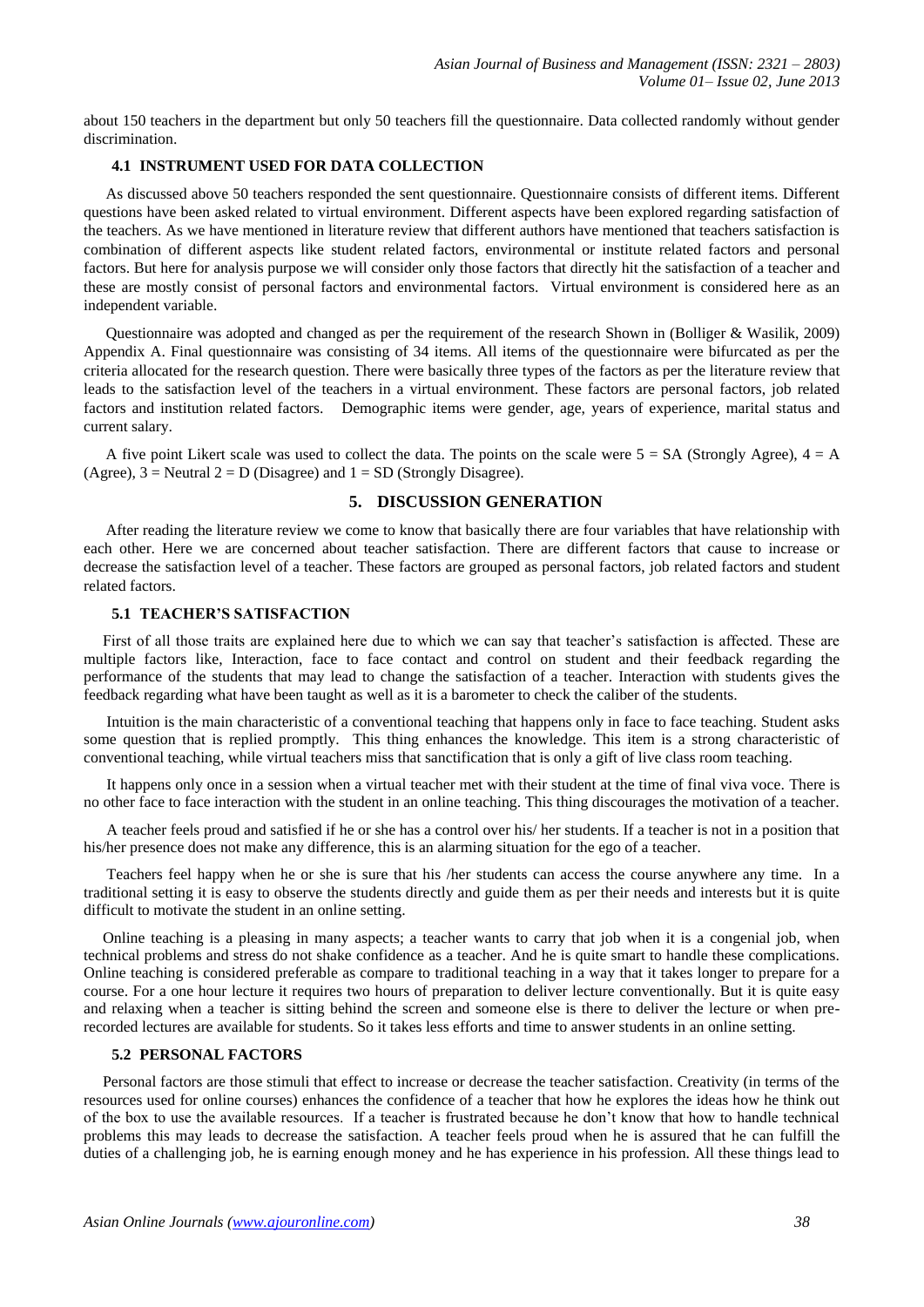increase the satisfaction level of a teacher. If a teacher feels that he is not in the position to fulfill his job responsibilities it is quite frustrating for him and leads to anxiety attacks.

# **5.3 JOB RELATED FACTORS**

These are some particular characteristics of doing job in a virtual environment that lead to increase or decrease the satisfaction level of a teacher. Online environment is a flexible environment, teacher is not bound to take class at a particular time, and he has not to reply promptly to students. There is always a time gap between students and a teacher created by the environment that plays an important role for the relaxation of the teacher. Teacher incorporates fewer resources for the preparation of the subject. He does not have to go here and there for the sake of the books and the helping material. Most of the things are available online for the help of a teacher. Online teaching uses a reliable technology. Work load given to an online teaching is more than a conventional teaching. A conventional teacher handle approximately hundred students in one time while an online teacher can handle thousands of students at one time just because of a reliable modern technology.

### **5.4 FACTORS RELATED TO STUDENTS**

Now in the end we are going to discuss the factors related to students that may increase or decrease the satisfaction level of teachers.

A teacher feels good if he got prompt response from the students. Two way communication leads to learning. Active students are blessing for a teacher, passive students make the teacher nil. When a student put a question it opens new horizons for ideas and expands the vision of teacher and student as well. All these factors also contribute to increase and decrease the satisfaction of a teacher.

| <b>CORRELATIONS</b> |                             |                                |                                |                     |                            |                                   |  |  |
|---------------------|-----------------------------|--------------------------------|--------------------------------|---------------------|----------------------------|-----------------------------------|--|--|
|                     |                             |                                | <b>Teacher</b><br>satisfaction | Personal<br>factors | <b>Job related factors</b> | <b>Student related</b><br>factors |  |  |
|                     | <b>Teacher satisfaction</b> | <b>Correlation Coefficient</b> | 1.000                          | $.633$ **           | $.487$ **                  | $.417$ **                         |  |  |
|                     |                             | Sig. (2-tailed)                | $\blacksquare$                 | .000                | .000                       | .002                              |  |  |
|                     |                             | N                              | 51                             | 51                  | 51                         | 51                                |  |  |
|                     | <b>Personal factors</b>     | <b>Correlation Coefficient</b> | $.633$ **                      | 1.000               | $.462$ **                  | .272                              |  |  |
|                     |                             | Sig. (2-tailed)                | .000                           | $\blacksquare$      | .001                       | .054                              |  |  |
| Spearman's rho      |                             | N                              | 51                             | 51                  | 51                         | 51                                |  |  |
|                     | <b>Job factors</b>          | <b>Correlation Coefficient</b> | $.487$ **                      | $.462$ **           | 1.000                      | $.362$ **                         |  |  |
|                     |                             | Sig. (2-tailed)                | .000                           | .001                | $\bullet$                  | .009                              |  |  |
|                     |                             | N                              | 51                             | 51                  | 51                         | 51                                |  |  |
|                     | <b>Student factors</b>      | <b>Correlation Coefficient</b> | $.417$ **                      | .272                | $.362$ **                  | 1.000                             |  |  |
|                     |                             | Sig. (2-tailed)                | .002                           | .054                | .009                       | $\ddot{\phantom{0}}$              |  |  |
|                     |                             | N                              | 51                             | 51                  | 51                         | 51                                |  |  |

### **6. RESULTS**

\*\*. Correlation is significant at the 0.01 level (2-tailed).

# **6.1 ANALYSIS**

Following are the factors that have been taken to find the correlation between the factors:

- Teacher's satisfaction
- $\triangleright$  Personal factors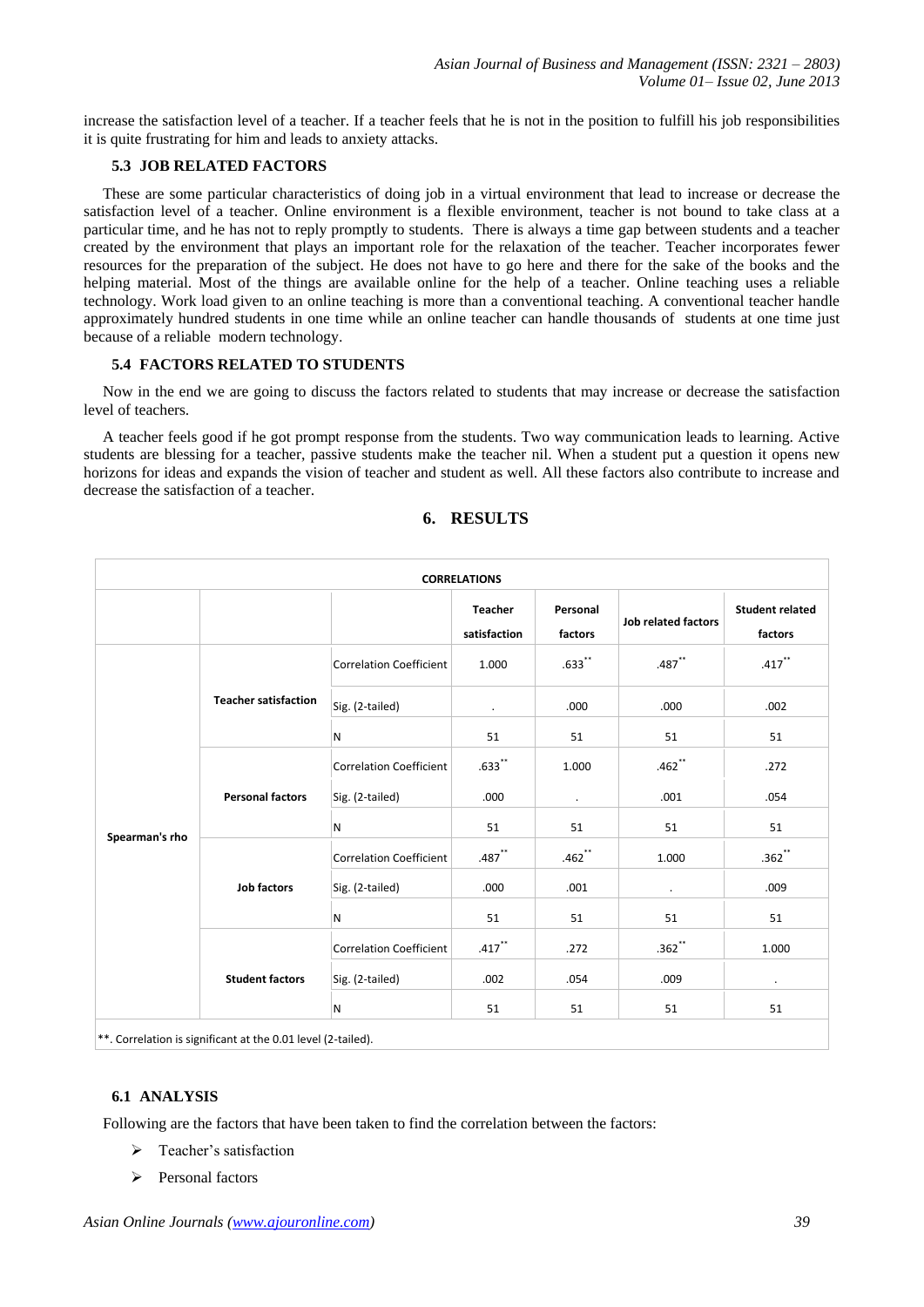- $\triangleright$  Job related factors
- $\triangleright$  Student related factors

A correlation test was applied in SPSS to find the relationship between the factors. We choose Spearman rank correlation because of the ordinal data. Basically we want to know about the factors that have close relationship with the teachers satisfaction therefore, we will consider the relationship of teachers' satisfaction with job related factors, student related factors and personal factors. Here we find  $r_s = 0.633$  between teacher's satisfaction and personal factors leading to teacher's satisfaction that mean there is relationship of moderate level. But the moderate level is too high that it value is near to strong relationship.  $r_s = 0.487$  between teacher's satisfaction and job related factors and  $r_s = 0.417$  between teacher's satisfaction and student related factors.

Hence we find from the results that among all factors there is strong correlation between the teacher's satisfaction and personal factors. All other factors are closely related but the correlation is of moderate level.

All the results were significant means there is minor chance that the results are not true. The value of *p (rho)* is supporting to reject the null hypothesis. Hence it is significant correlation between the desired factors.

# **7. CONCLUSION**

Real time data has been collected from the teachers working at Virtual University of Pakistan. That is the first institute in Pakistan who deliver education through internet. There are hundreds of people who are directly or indirectly engage in the delivery of knowledge beyond the boundaries. Results of the data reveal the contentment of the teachers working in virtual environment. Although it is the first institute of Pakistan that is delivering knowledge with the help of the modern technology, people getting handsome salary but still restlessness is present because, teachers feel isolated in virtual environment. They have anxiety attacks when they think of going back to work. Technical and challenging job gives them the feeling of proud that they are adding value to education. This is the only institute in Pakistan under Ministry of Information Technology which is working for distance learning with the help of modern technology, this particular trait is contributing towards increasing the satisfaction of the teachers. This is a unique teaching where your experience can help to assist students. A teacher don't have to take his office along with him to home, he can come without preparation for teaching as he don't have to interact directly with students. A time gap is available, that is a relaxing factor for a teacher. Here people are satisfied employees but there satisfaction is more contingent to satisfaction of personal factors.

# **8. ACKNOWLEDGEMENT**

The authors wish to thank the anonymous referees for their helpful comments. Our paper improved after making corrections and adaptations according to referee's guidelines.

#### **9. REFERENCES**

- [1] Allen, I. E., & Seaman, J. (2010). Learning on Demand: Online Education in the United States, 2009: ERIC.
- [2] Berge, Z. L., & Collins, M. P. (1995). Computer mediated communication and the online classroom: distance learning: Hampton Press Cresskill.
- [3] Bolliger, D. U., & Wasilik, O. (2009). Factors influencing faculty satisfaction with online teaching and learning in higher education. Distance education, 30(1), 103-116.
- [4] Jägers, H. P. M., Jansen, W., & Steenbakkers, G. (1998). Characteristics of virtual organizations: Universiteit van Amsterdam, Department of Information Management.
- [5] Johnson, S. D., Aragon, S. R., & Shaik, N. (2000). Comparative analysis of learner satisfaction and learning outcomes in online and face-to-face learning environments. Journal of interactive learning research, 11(1), 29- 49.
- [6] Jonassen, D. H. (2000). 24. Learning With Technology: Using Computers As Cognitive Tools.
- [7] Lynch, M. (2001). Effective student preparation for online learning. The Technology Source, 6.
- [8] Martín-Blas, T., & Serrano-Fernández, A. (2009). The role of new technologies in the learning process: Moodle as a teaching tool in Physics. Computers & Education, 52(1), 35-44.
- [9] McDonald, J. B. (2003). Teaehing and Learning with Technology.
- [10] Muilenburg, L. Y., & Berge, Z. L. (2005). Student barriers to online learning: A factor analytic study. Distance education, 26(1), 29-48.
- [11] O'Malley, J., & McCraw, H. (1999). Students perceptions of distance learning, online learning and the traditional classroom. Online journal of distance learning administration, 2(4).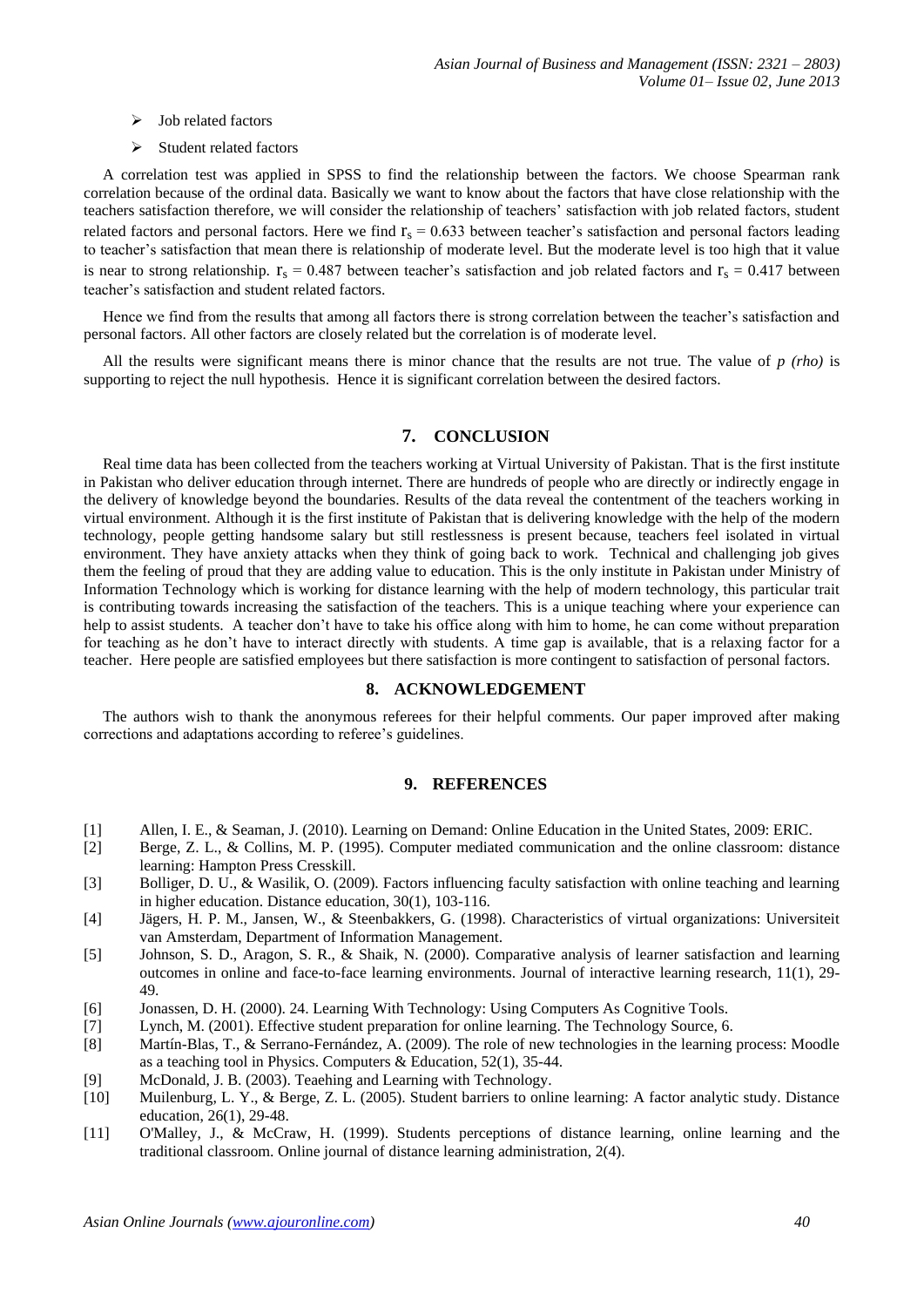- [12] Restauri, S. L. (2006). Faculty-student interaction components in online education: What are the effects on student satisfaction and academic outcomes. Dissertation Abstracts International, 67(01), 602.
- [13] Sabharwal, M., & Corley, E. A. (2009). Faculty job satisfaction across gender and discipline. The Social Science Journal, 46(3), 539-556.
- [14] Wasilik, O., & Bolliger, D. U. (2009). Faculty satisfaction in the online environment: An institutional study. The Internet and Higher Education, 12(3), 173-178.

# **APPENDIX A**

#### **Questionnaire**

#### **Factors Affecting Job Satisfaction in Virtual Environment of distance learning**

#### PLEASE DO NOT OMIT ANY ITEM.

**INSTRUCTIONS:** Please read carefully and tick your response.

| Gender              | Male               | Female        |
|---------------------|--------------------|---------------|
| Age                 | Below 35           | Above 35      |
| Marital status      | Single             | married       |
| Years of experience | Less than 5 years  | More than 5   |
|                     |                    | years         |
| salary              | Less than $50,000$ | More than 50, |
|                     |                    | 000           |

#### $SA =$  Strongly Agree,  $A =$  Agree,  $D =$  Disagree,  $SD =$  Strongly Disagree, Neutral = 0

|                |                                                                                                                                 | <b>SA</b> | A | N | D | <b>SD</b> |
|----------------|---------------------------------------------------------------------------------------------------------------------------------|-----------|---|---|---|-----------|
| -1             | The level of my interactions with students in the online course is                                                              |           |   |   |   |           |
|                | higher than in a traditional face-to-face class.                                                                                |           |   |   |   |           |
| 2              | The flexibility provided by the online environment is important                                                                 |           |   |   |   |           |
|                | to me.                                                                                                                          |           |   |   |   |           |
| 3              | My online students are actively involved in their learning.                                                                     |           |   |   |   |           |
| $\overline{4}$ | I incorporate fewer resources when teaching an online course as<br>compared to traditional teaching.                            |           |   |   |   |           |
| 5              | The technology I use for online teaching is reliable.                                                                           |           |   |   |   |           |
| 6              | I have a higher workload when teaching an online course as<br>compared to the traditional one.                                  |           |   |   |   |           |
| $\tau$         | I miss face-to-face contact with students when teaching online.                                                                 |           |   |   |   |           |
| 8              | I do not have any problems controlling my students in the online                                                                |           |   |   |   |           |
|                | environment.                                                                                                                    |           |   |   |   |           |
| 9              | I look forward to teaching my next online course.                                                                               |           |   |   |   |           |
| 10             | My students are very active in communicating with me regarding<br>online course matters.                                        |           |   |   |   |           |
| 11             | I appreciate that I can access my online course any time at my<br>convenience.                                                  |           |   |   |   |           |
| 12             | My online students are more enthusiastic about their learning<br>than their traditional counterparts.                           |           |   |   |   |           |
| 13             | I have to be more creative in terms of the resources used for the<br>online course.                                             |           |   |   |   |           |
| 14             | Online teaching is often frustrating because of technical<br>problems.                                                          |           |   |   |   |           |
| 15             | It takes me longer to prepare for an online course on a weekly<br>basis than for a face-to face course.                         |           |   |   |   |           |
| 16             | I am satisfied with the use of communication tools in the online<br>environment (e.g., chat rooms, threaded discussions, etc.). |           |   |   |   |           |
| 17             | I am able to provide better feedback to my online students on<br>their performance in the course.                               |           |   |   |   |           |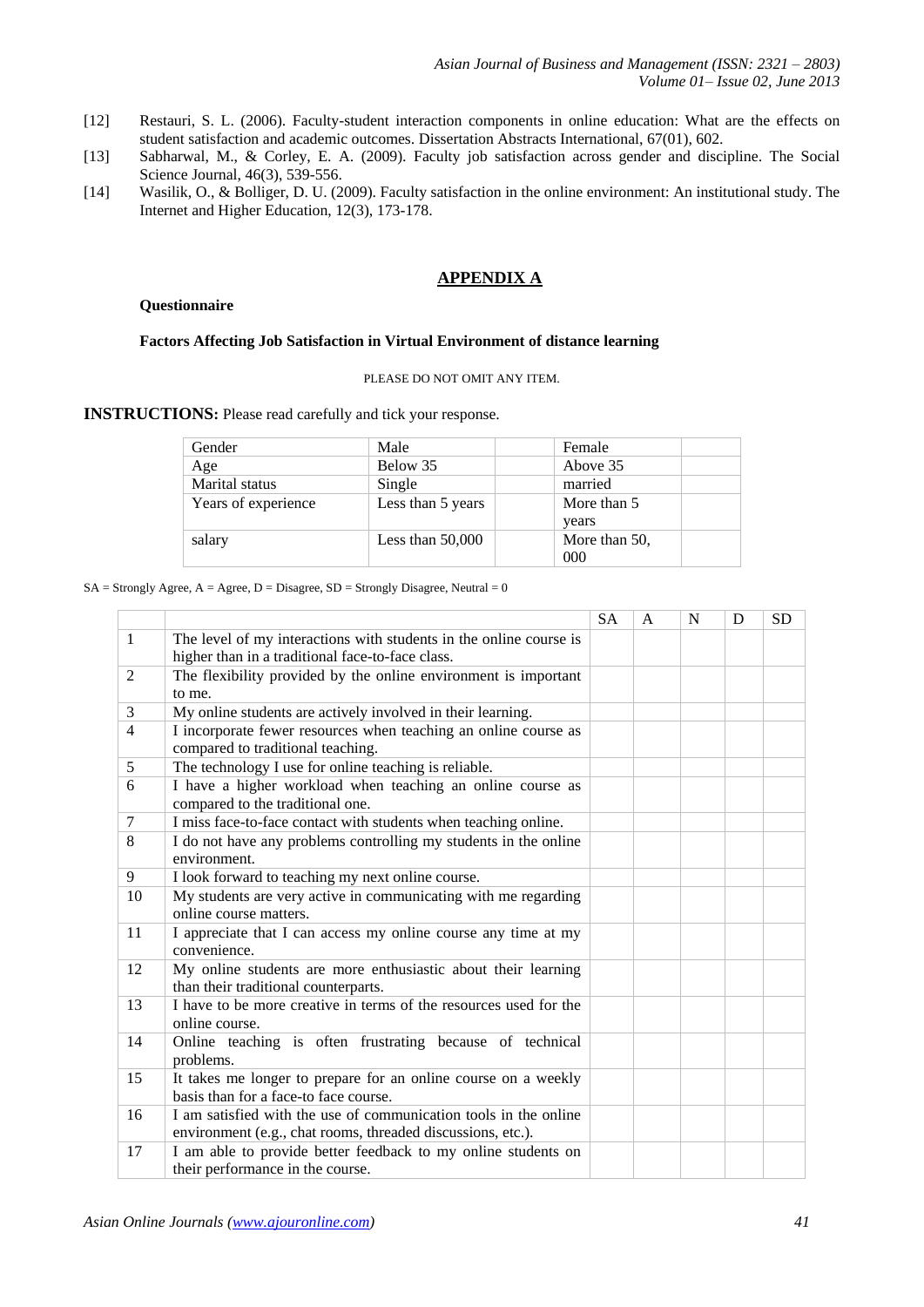| 18 | I am more satisfied with teaching online as compared to other<br>delivery methods.                                                                |  |  |  |
|----|---------------------------------------------------------------------------------------------------------------------------------------------------|--|--|--|
| 19 | My online students are somewhat passive when it comes to<br>contacting the instructor regarding course related matters.                           |  |  |  |
| 20 | It is valuable to me that my students can access my online course<br>from any place in the world.                                                 |  |  |  |
| 21 | The participation level of my students in the class discussions in<br>the online setting is lower than in the traditional one.                    |  |  |  |
| 22 | My students use a wider range of resources in the online setting<br>than in the traditional one.                                                  |  |  |  |
| 23 | Technical problems do not discourage me from teaching online.                                                                                     |  |  |  |
| 24 | I receive fair compensation for online teaching.                                                                                                  |  |  |  |
| 25 | Not meeting my online students face-to-face prevents me from<br>knowing them as well as my on-site students.                                      |  |  |  |
| 26 | I am concerned about receiving lower course evaluations in the<br>online course as compared to the traditional one.                               |  |  |  |
| 27 | Online teaching is gratifying because it provides me with an<br>opportunity to reach students who otherwise would not be able to<br>take courses. |  |  |  |
| 28 | It is more difficult for me to motivate my students in the online<br>environment than in the traditional setting.                                 |  |  |  |
| 29 | I have anxiety attacks when I think of going to work.                                                                                             |  |  |  |
| 30 | My job is too frustrating for me.                                                                                                                 |  |  |  |
| 31 | The stress on my job reduces my confidence as a teacher.                                                                                          |  |  |  |
| 32 | I feel challenged in my job as an experienced teacher.                                                                                            |  |  |  |
| 33 | I need support of experienced colleagues for the fulfillment of<br>my job activities.                                                             |  |  |  |
| 34 | I need pre-service experience for the fulfillment of job<br>responsibilities                                                                      |  |  |  |

# **APPENDIX B**

| <b>CORRELATIONS</b> |                                |                            |                                |                            |                           |                                   |  |  |
|---------------------|--------------------------------|----------------------------|--------------------------------|----------------------------|---------------------------|-----------------------------------|--|--|
|                     |                                |                            | <b>Teacher</b><br>satisfaction | <b>Personal</b><br>factors | Job<br>related<br>factors | <b>Student</b><br>related factors |  |  |
|                     | <b>Teacher</b><br>satisfaction | Correlation<br>Coefficient | 1.000                          | $.633***$                  | $.487**$                  | $.417***$                         |  |  |
|                     |                                | Sig. (2-tailed)            |                                | .000                       | .000                      | .002                              |  |  |
|                     |                                | $\mathbf N$                | 51                             | 51                         | 51                        | 51                                |  |  |
| Spearman's          | <b>Personal</b><br>factors     | Correlation<br>Coefficient | $.633**$                       | 1.000                      | $.462**$                  | .272                              |  |  |
| rho                 |                                | Sig. (2-tailed)            | .000                           |                            | .001                      | .054                              |  |  |
|                     |                                | N                          | 51                             | 51                         | 51                        | 51                                |  |  |
|                     | <b>Job factors</b>             | Correlation<br>Coefficient | $.487**$                       | $.462**$                   | 1.000                     | $.362**$                          |  |  |
|                     |                                | Sig. (2-tailed)            | .000                           | .001                       |                           | .009                              |  |  |
|                     |                                | N                          | 51                             | 51                         | 51                        | 51                                |  |  |